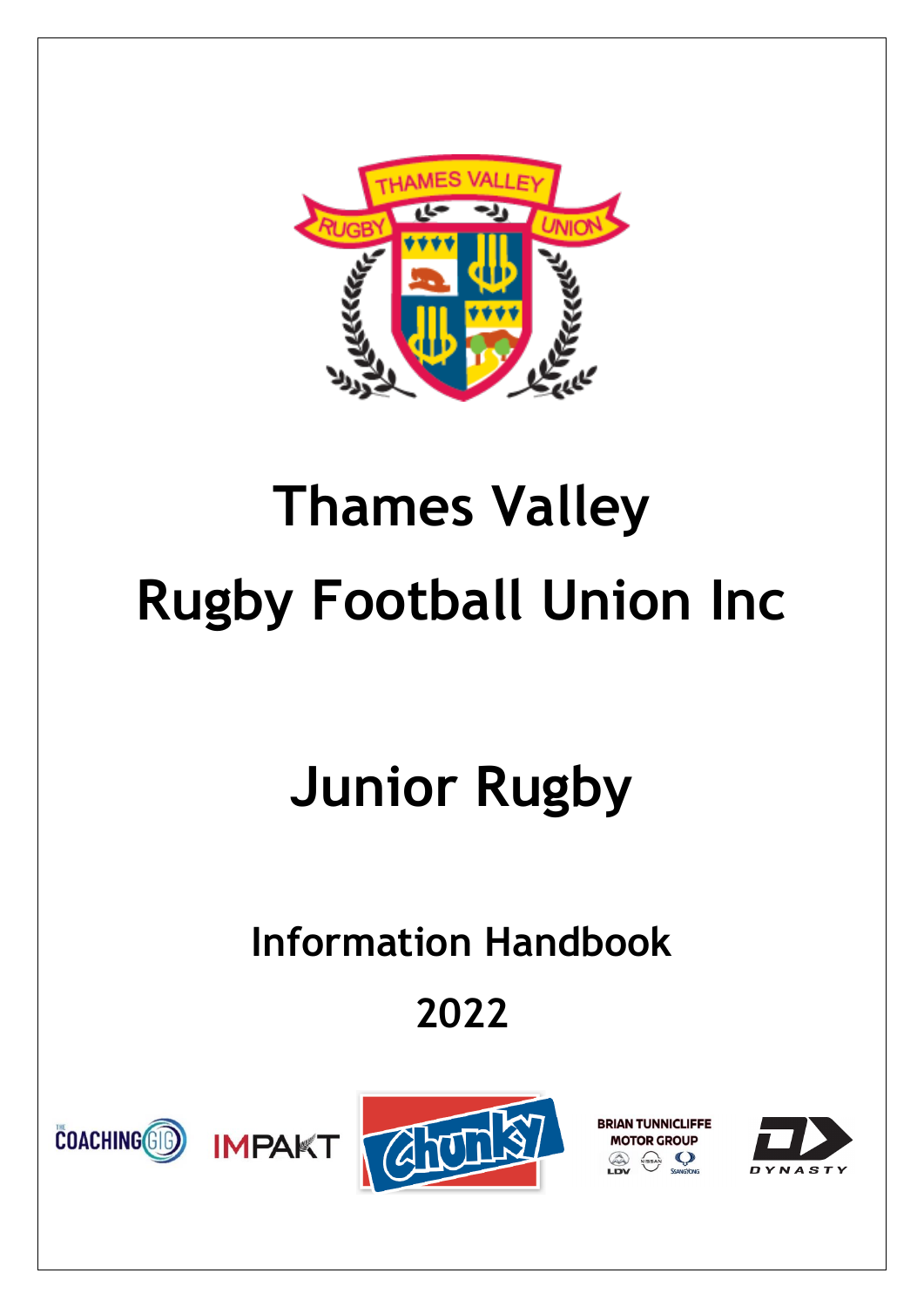### **TABLE OF CONTENTS:**

| GRADE RULES & INFORMATION:  Page 5           |
|----------------------------------------------|
|                                              |
|                                              |
| SHAW CUP & FLEMING SHIELD:  Page 8           |
| CANCELLATIONS AND GROUNDS CLOSURES:  Page 8  |
| TVRFU JUNIOR CLUB GROUNDS:  Page 9           |
| TVRFU JUNIOR CODE OF CONDUCT:  Page 9 & 10   |
| COACHING SUPPORT (THE COACHING GIG)  Page 10 |
|                                              |
|                                              |
|                                              |
|                                              |
|                                              |
|                                              |
|                                              |
|                                              |
|                                              |

### $\circ$  —  $\begin{array}{c}\n0 \\
0\n\end{array}$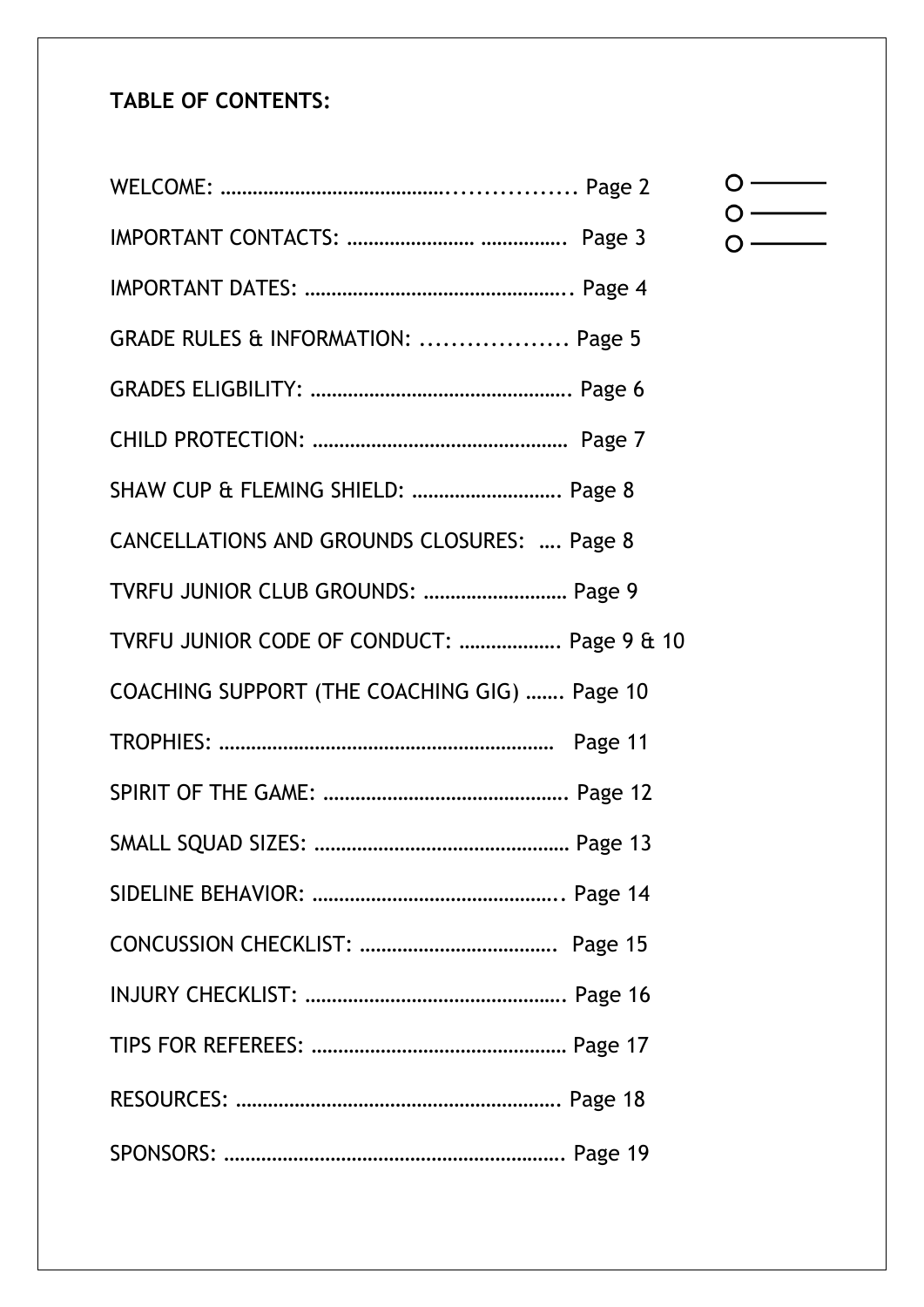#### **WELCOME:**

On behalf of the Staff at Thames Valley Rugby Football Union, we would like to welcome you to the 2022 Junior Rugby season.

The aim and purpose of this handbook is to provide you with a point of reference for some of the important policies, rules and procedures often required by those charged with coaching and managing our junior teams. The TVRFU relies heavily on the time and expertise of volunteers, to ensure the best possible rugby experience for our young players.

The Small Blacks philosophy is about playing with mates, having fun and developing skills to foster a lifelong love of the game. The contents of this handbook provide information that supports this philosophy. This is a live document which should change over time depending on your ideas and needs. With this in mind, we are keen to get your thoughts on what else could or should be included. If you have any suggestions on what else you would like to see included in the future, please email these ideas to [scott@tvrfu.co.nz.](mailto:scott@tvrfu.co.nz)

We appreciate all the hard work and personal time that Junior Convenors and their Committees, Coaches and Managers put in to enable junior rugby players to participate in and enjoy the game that we all love. Again, a big thanks for 'making the game happen' for our kids.

Our staff are always on hand to help so feel free to come and see us anytime. We hope you thoroughly enjoy your time playing Junior Rugby in the Thames Valley Region this year, and we look forward to seeing you in and around the traps throughout.

The TVRFU actively encourages young people to join and the benefits in this regard are to:

- Having fun.
- Meeting new people.
- Retaining a good level of health and fitness.
- Learning the importance of fair play within a competitive team atmosphere.
- Actively participating in a sporting activity.
- Encouraging hardworking ethics and commitment.
- Learning that hard work and practice produces positive results.
- Learning and experiencing the joy and comradeship of being in a team that sets goals and strives to achieve them.

LET'S GROW THE GAME TOGETHER!

Scott Day

TVRFU Game Development Manager.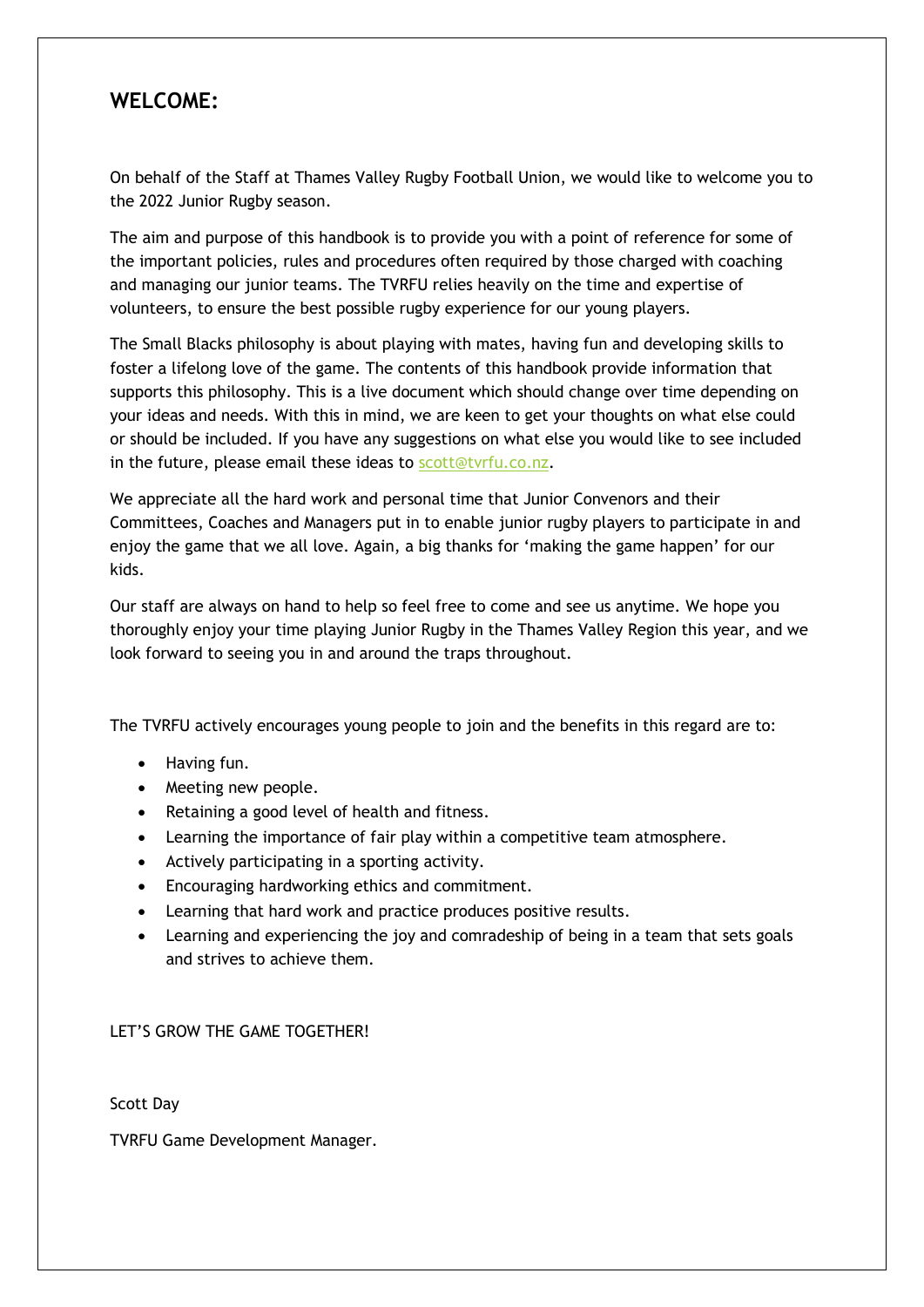#### **IMPORTANT CONTACTS:**

#### **TVRFU Staff:**

- **Paul Nisbit** (General Manager)
- o **Mobile:** 027 322 7304 **Email:** [valleyrugby@xtra.co.nz](mailto:valleyrugby@xtra.co.nz)
- **Marcus Howie** (Game Development Manager)
- o **Mobile:** 027 243 8656 **Email:** [marcus.howie@tvrfu.co.nz](mailto:marcus.howie@tvrfu.co.nz)
- **Scott Day** (Game Development Manager)
- o **Mobile:** 027 281 5270 **Email:** [scott@tvrfu.co.nz](mailto:scott@tvrfu.co.nz)
- **Kaitlin Russell** (Club Development Officer)
- o **Mobile:** 027 354 8210 **Email:** [kaitlin@tvrfu.co.nz](mailto:kaitlin@tvrfu.co.nz)
- **Christine Gilfedder** (Administration)
- o **Email:** [swampfoxes@xtra.co.nz](mailto:swampfoxes@xtra.co.nz)

#### **TVRFU Junior Management Board:**

- **Andrew Gemmell** (Chairman)
- o **Mobile:** 027 486 6233 **Email:** [gemmell@tvh.com](mailto:gemmell@tvh.com)
- **Scott Day** (TVRFU Staff Representative)
- **Mobile:** 027 281 5270 **Email:** [scott@tvrfu.co.nz](mailto:scott@tvrfu.co.nz)
- **Moe Williams** (TVRFU Board Representative)
- o **Mobile:** 027 699 0050
- **Aiden Harrison** (Secretary)
- o **Email:** [17091@haurakiplains.school.nz](mailto:17091@haurakiplains.school.nz)

#### **Junior Club Delegates 2022:**

- **Coromandel:**
- Tuku Renata **Mobile:** 027 777 7060
- **Hauraki Plains:**
- Gavin Flint **Mobile:** 027 249 1055
- **Mercury Bay**:
- Damian Percival **Mobile:** 027 749 9011
- **Paeroa**:
- Jake Robinson **Mobile:** 027 576 5079
- **Tairua**:
- Ashlee Strange **Mobile:** 021 0230 1332
- **Te Aroha**:
- Fraser Shallue **Mobile:** 021 938 957
- **Thames:**
- Jen Fletcher **Mobile**: 021 062 3146
- **Waihi:**
- David Carey **Mobile:** 0274721331
- **Katikati:**
- Liza Hodson **Mobile:** 021999499
- **Whangamata:**
- Marius Lloyd **Mobile:** 021 0225 3441

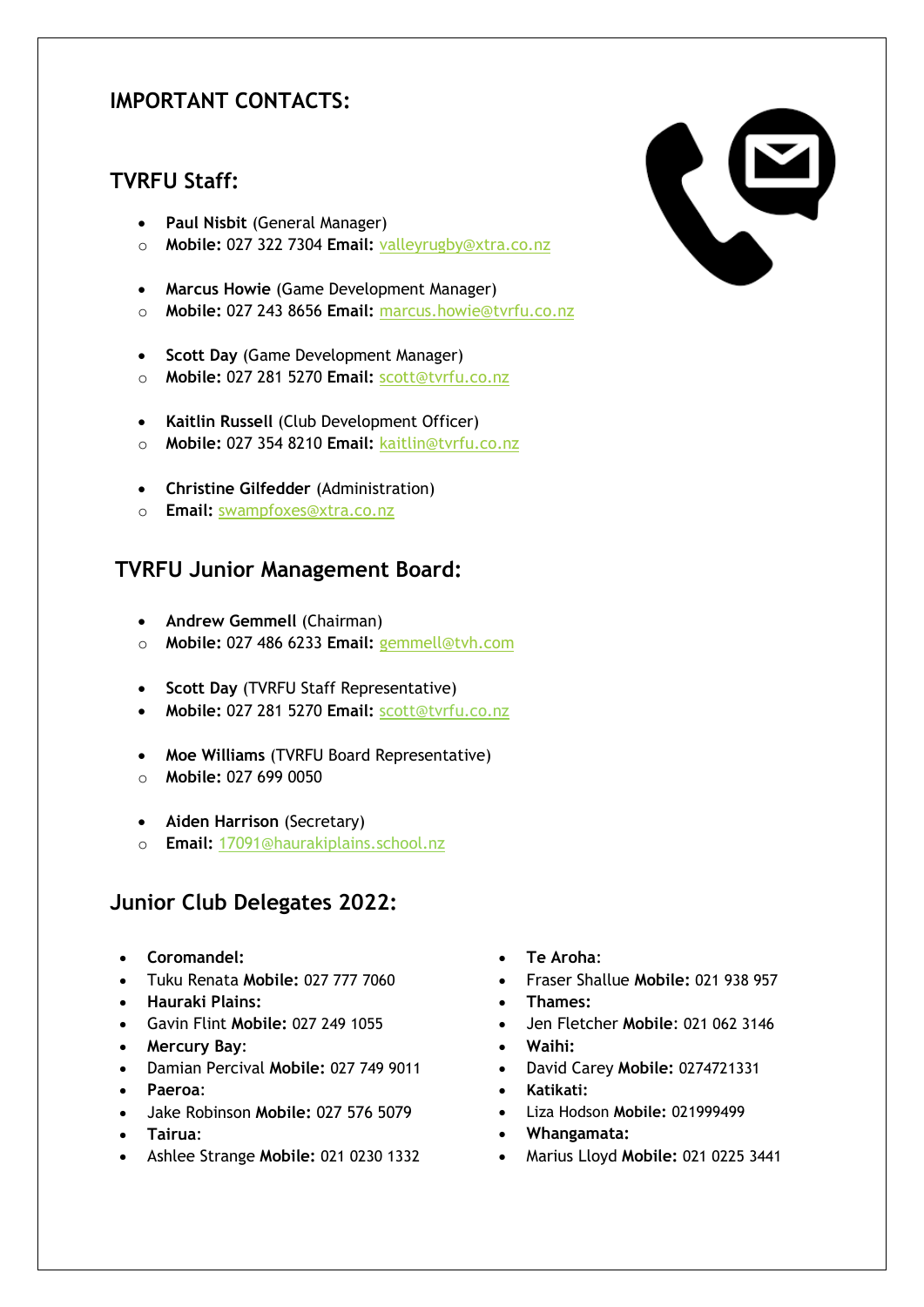#### **IMPORTANT DATES 2022:**

**Small Blacks Courses: (7.00pm – 8.30pm)** *via zoom* **Monday 21st March** – CLUBS: *Te Aroha, Paeroa, Hauraki Plains, Thames* **Wednesday 30th March** – CLUBS*: Waihi Athletic, Whangamata, Tairua, Mercury Bay, Coromandel.*

#### **Junior Club Rugby Start & Finish Dates:**

**Saturday 7 th May:** Junior Rugby Commences.

**Saturday 9 th July:** Junior Rugby Finals Day, Venue TBC.

#### **Primary School Rippa Rugby:**

- **Wednesday 18th May** Paeroa Domain, Paeroa. **(Women's RWC Trophy Tour)**
- **Wednesday 25th May** Sports Park, Whitianga.
- **Wednesday 1st June** Waihi College, Waihi.
- **Wednesday 8th June** Boyd Park, Te Aroha.
- **Wednesday 15th June:** Hugh Hayward Domain, Ngatea.
- **Wednesday 29 th June** Paeroa Domain, Paeroa (FINALS DAY)

#### **Primary School Tackle Rugby Tournaments:**

**Wednesday 17th August** – Whangamata Rugby Club (GIRLS)

**Wednesday 24th August** – Rhodes Park, Thames (BOYS)

#### **Shaw Cup & Fleming Shield:**



#### Dates TBC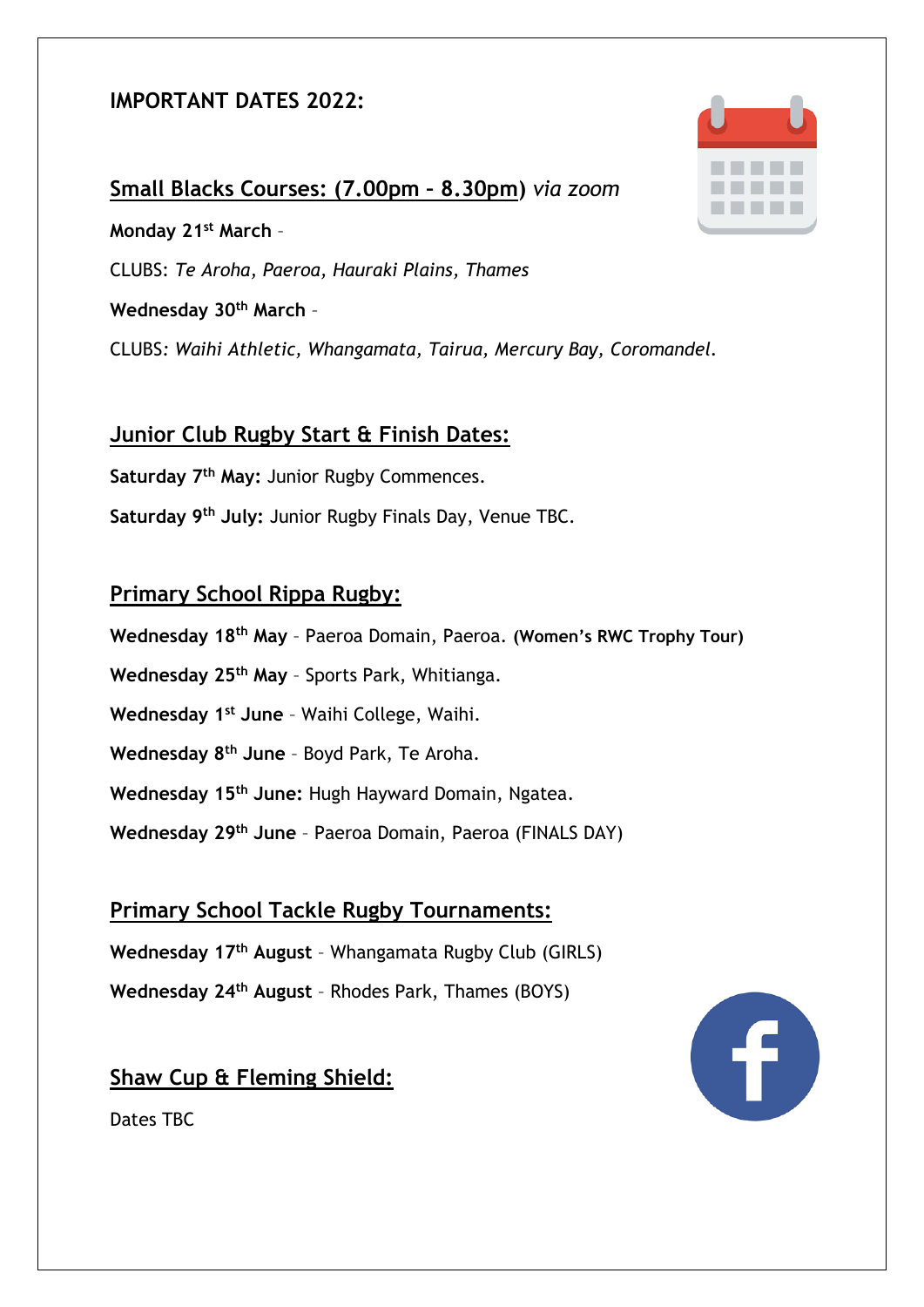#### **GRADE RULES & INFORMATION:**

**Please Note –** Please read each competitions rules & information carefully. This is especially the case in our Year 3 Competition where there are changes in field size, numbers per team and NO scrum and lineouts.

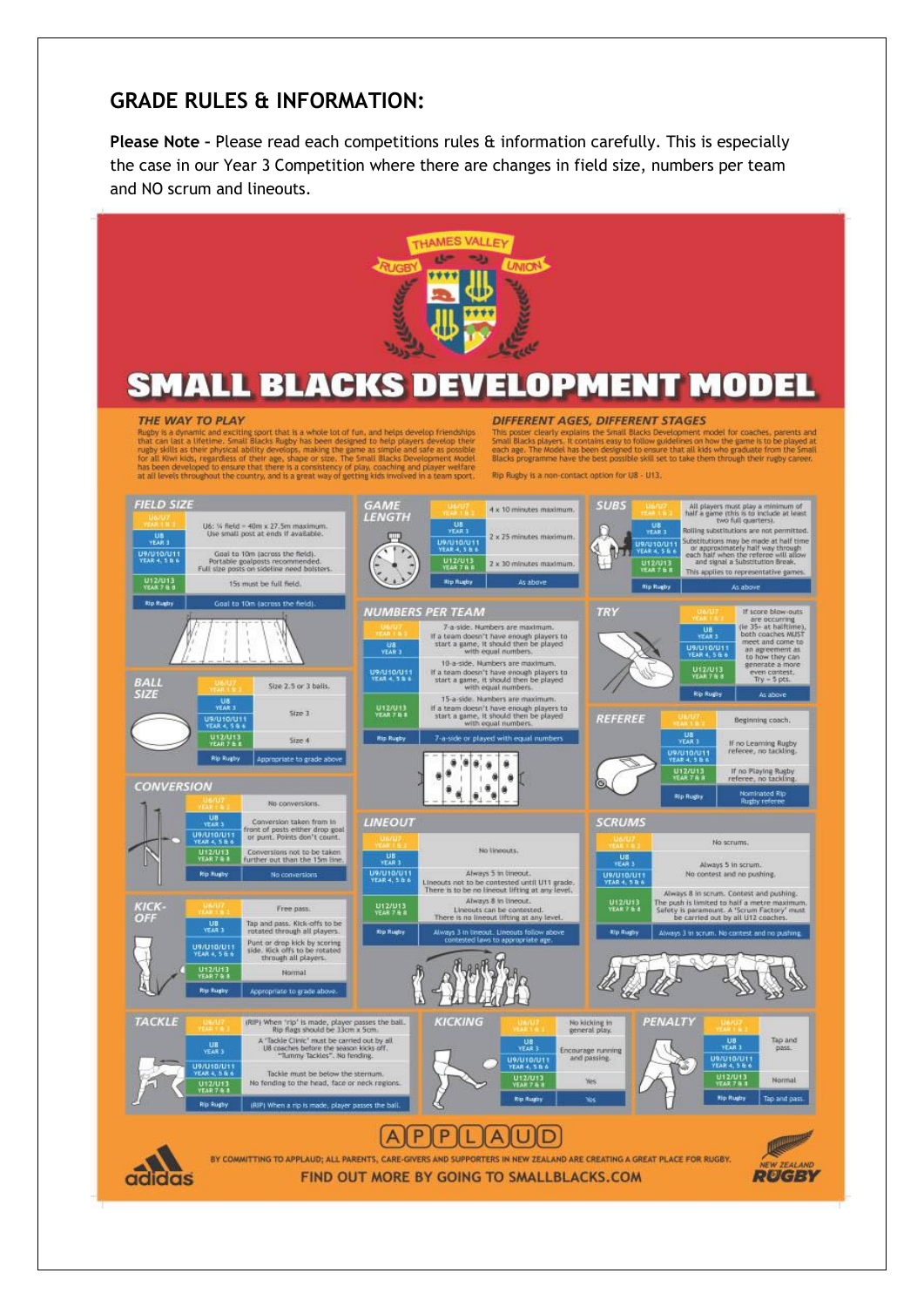#### **GRADES ELIGBILITY:**

To be eligible to play in the Thames Valley Junior Rugby Competition all players must qualify under the following criteria:

- All correct ages, year groups and birth dates & current photo must be entered on the Registration form on the Sporty Website as provided by the TVRFU.
- All players must play in their correct year level/age group **as of January 1st, 2022.**
- No secondary school students are to play Junior Rugby in 2022.
- There are NO weight limits to play Junior Rugby in 2022.
- Registered Junior Year 7  $\theta$  8 players may play for a Year 9  $\theta$  10 team in the Secondary Schools Competition, if required, for up to 2 competition games. Players who play 3 or more competition games in the higher grade will be ineligible to return to the Year 7  $\theta$ 8 grade and must remain in the Year 9 &10 team for the remainder of the season *(Must play a minimum of 3 games to play in Finals Matches)*
- Where clubs/school have more than one team entered in the competition, there can be NO interchange of players between teams once the season has started. Each team remains a separate identity throughout the competition. However, in the event of any team losing several players, or a team is disbanded, a club may apply to transfer players to another team. Such application must be in writing to the TVRFU Junior Management Board.
- All players needing/wanting dispensation to play in the grade below their year group, must talk to their Junior Club Delegate. From here, the request will come to the Junior Management Board where a decision will be made by the dispensation committee.
- Girls playing their first year of Competition Rugby, may be graded down to the competition. This is due to wanting to keep girls in the game

The COMPETITIONS are set out as stated below, or as amended by the Junior Management Board:

**Mixed (Boys & Girls Combined) Competitions:**

- **Year 8 Grade**
- **Year 7 Grade**
- **Year 6 Grade**
- **Year 5 Grade**
- **Year 4 Grade**
- **Year 3 Grade**



**Rippa Rugby Year 2 and Below** (Played in-house at clubs – TVRFU will endeavour to host a few tournaments to ensure there is an opportunity to play different opposition)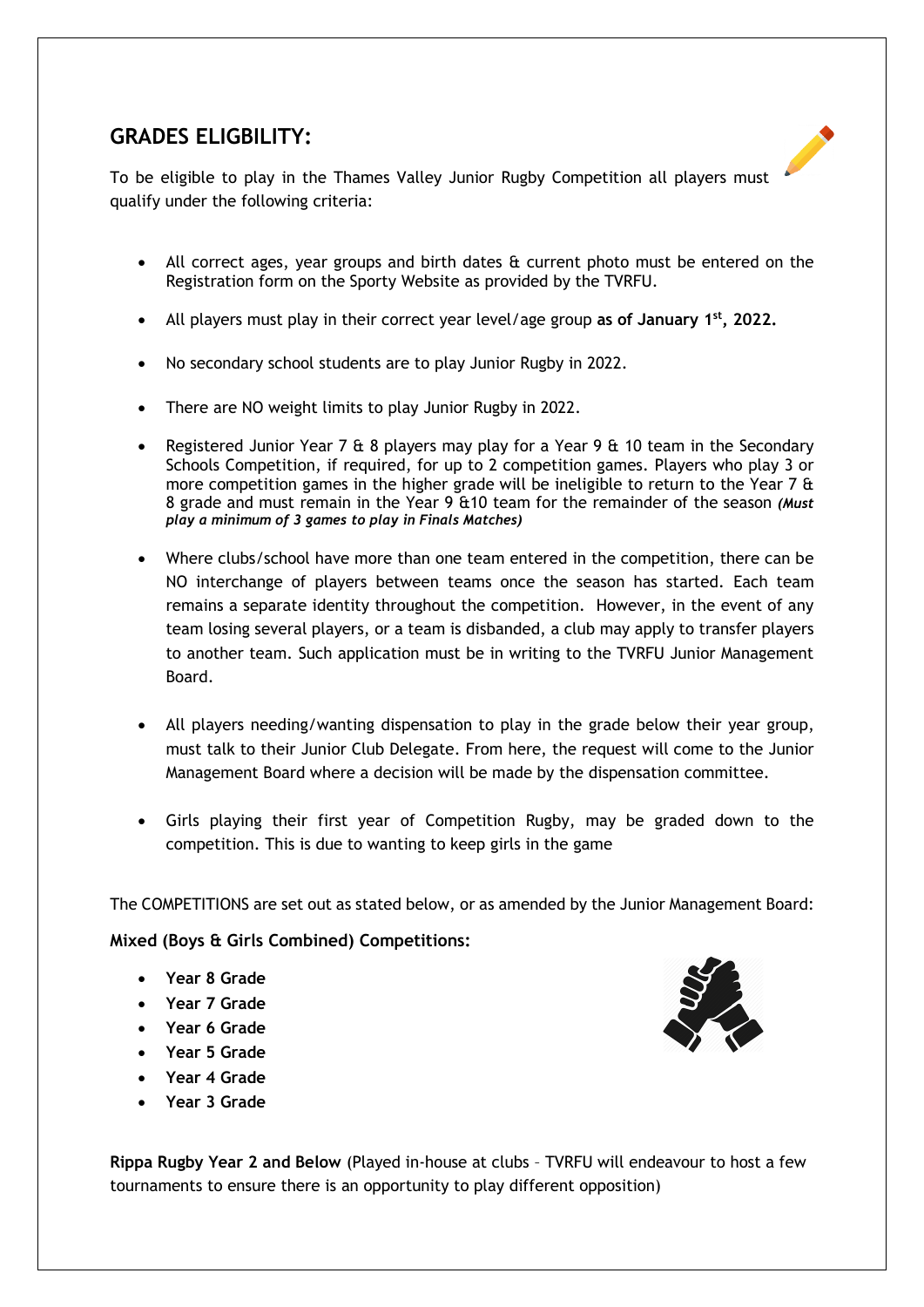#### **CHILD PROTECTION:**

We here at the TVRFU take our children's safety very seriously. Here is a bit more information on Child Protection, and we would appreciate if everyone could upskill on this subject.



#### **Definition of Child Abuse**

- *Physical abuse* is any act that may result in physical harm of a child or young person. It can be but is not limited to: bruising, cutting, hitting, beating, biting, burning, causing abrasions, strangulation, suffocation, drowning, poisoning and fabricated or induced illness.
- *Emotional abuse* is the persistent emotional ill-treatment of a child such as to cause severe and persistent adverse effect on the child's emotional development. This can include a pattern of rejecting, degrading, ignoring, isolating, corrupting, exploiting or terrorising. It may also include age or developmentally inappropriate expectations being imposed on children. It also includes the seeing or hearing the ill-treatment of others.
- *Sexual abuse* involves forcing or enticing a child or young person to take part in sexual activities as well as non-contact acts such as involving children in the looking at or production of sexual images, sexual activities and sexual behaviours.
- *Neglect* is the persistent failure to meet a child's basic physical and/or psychological needs, causing long term serious harm to the child's health or development. If may also include neglect of a child's basic or emotional needs.

#### **Child Safe Practice Guidelines**

- If any form of physical contact is required ask the person's permission, explain what you are doing and why to both the child and their parents/caregivers.
- Where possible ask parents/caregivers to be responsible for children or young people in changing rooms. Always ensure that whoever supervises does so in pairs.
- Where there are mixed teams away overnight, teams should always be accompanied by an adult male and female coach or helper.
- If it's necessary to do tasks of a personal nature for a child, make sure you have another adult accompanying you. Get the consent of the parent/caregiver and if possible, the child. Let them know what you are doing and why.
- Avoid situations where you are alone with a child. While acknowledging that occasionally there may be no alternative, for example, where a child falls ill and has to be taken home. However, one-to-one contact must never be allowed to occur on a regular basis.
- Don't allow physically rough or sexually provocative games, or inappropriate talking or touching.
- Ensure that use of photographic images and video are aligned to relevant privacy policies.
- That the all people responsible for children and young people at any given time should always remain in an alcohol-free state that they can react appropriately to any situation that might arise.

For more information on this, please contact the TVRFU Child Protection Officer:

o Marcus Howie **Mobile:** 027 243 8656 **Email:** [marcus.howie@tvrfu.co.nz](mailto:marcus.howie@tvrfu.co.nz)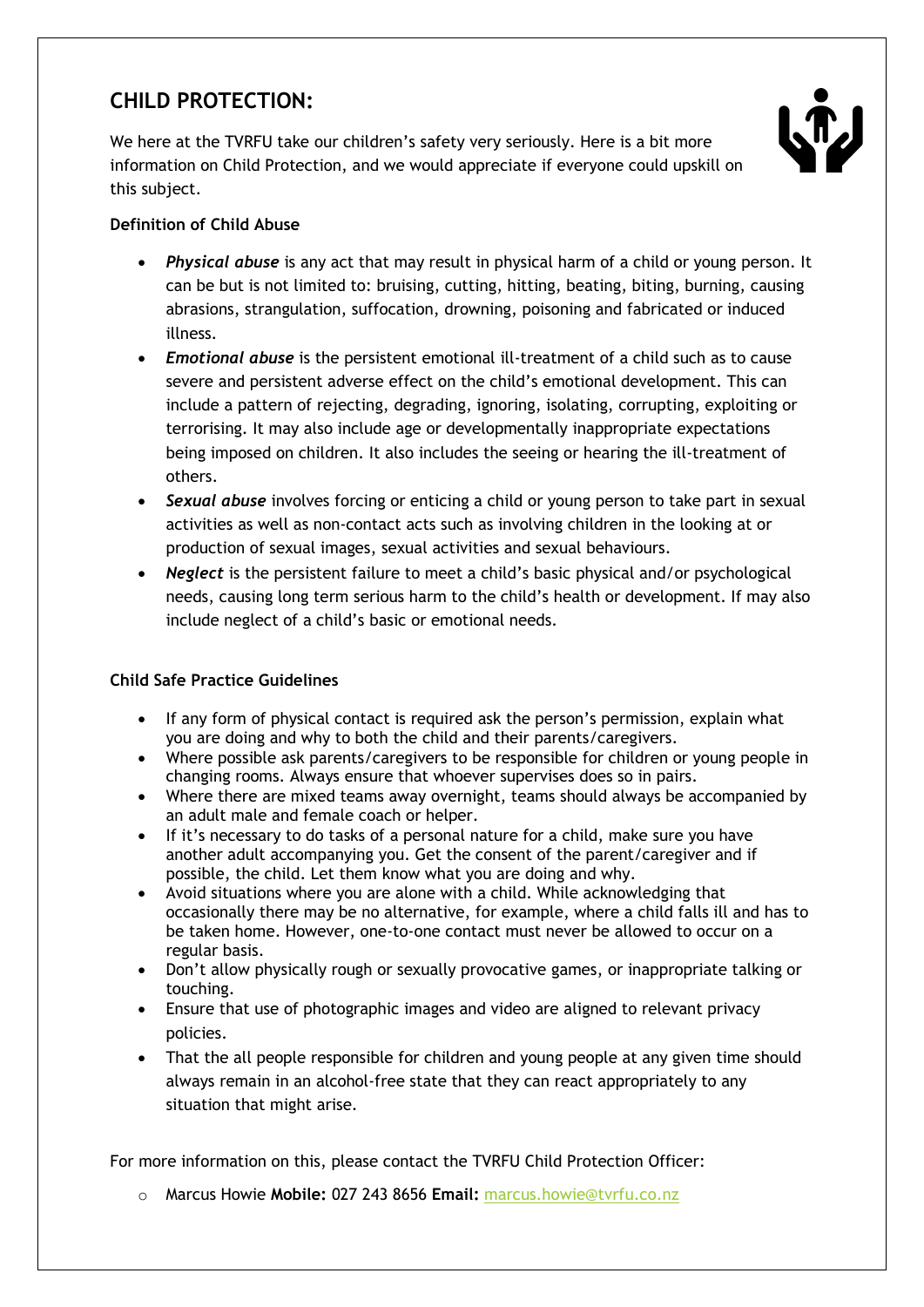#### **SHAW CUP & FLEMING SHIELD:**

The aim is to provide an opportunity for as many Junior Club & Primary School players as possible to experience the enjoyment of rugby and to play in a tournament under specific rules & conditions.



#### **Shaw Cup - player eligibility:**

- Year 7 or below as of the  $1<sup>st</sup>$  January 2022.
- There is NO weight limit.
- Must attend a school located within the Thames Valley Rugby Union Boundaries or are registered before Friday 17<sup>th</sup> June to a club affiliated to the Thames Valley Rugby Union.

#### **Fleming Shield – player eligibility:**

- Year 8 or below as of the 1<sup>st</sup> January 2022.
- There is NO weight limit.
- Must attend a school located within the Thames Valley Rugby Union Boundaries or are registered before Friday 17<sup>th</sup> June to a club affiliated to the Thames Valley Rugby Union.

Player eligibility, teams, regions and all other information can be found in the Shaw Cup & Fleming Shield information booklet, available from the TVRFU RDO Team & will be available on the TVRFU Website.

2022 Dates are still TBC – depending on other dates.

#### **CANCELLATIONS, POSTPONEMENTS AND GROUNDS CLOSURES:**

#### **Cancellations/Postponements:**

- Cancellations/postponements may occur due to weather or other adverse conditions which could cause the cancellation or postponement of a game. In the event of a game being cancelled or postponed - the game should be rescheduled and played later. The day/date will be finalised by the JMB Chairman or TVRFU Staff Member.
- If a game is to be cancelled it is the team managements responsibility to inform the opposition and the JMB Chairman or TVRFU Staff Member in plenty of time to avoid any unnecessary travel.
- In the event of a change of game dates for any other reason team management must seek permission from JMB Chairman or TVRFU Staff Member.
- All cancellations from the TVRFU will be put onto the Thames Valley Junior Rugby Facebook page.

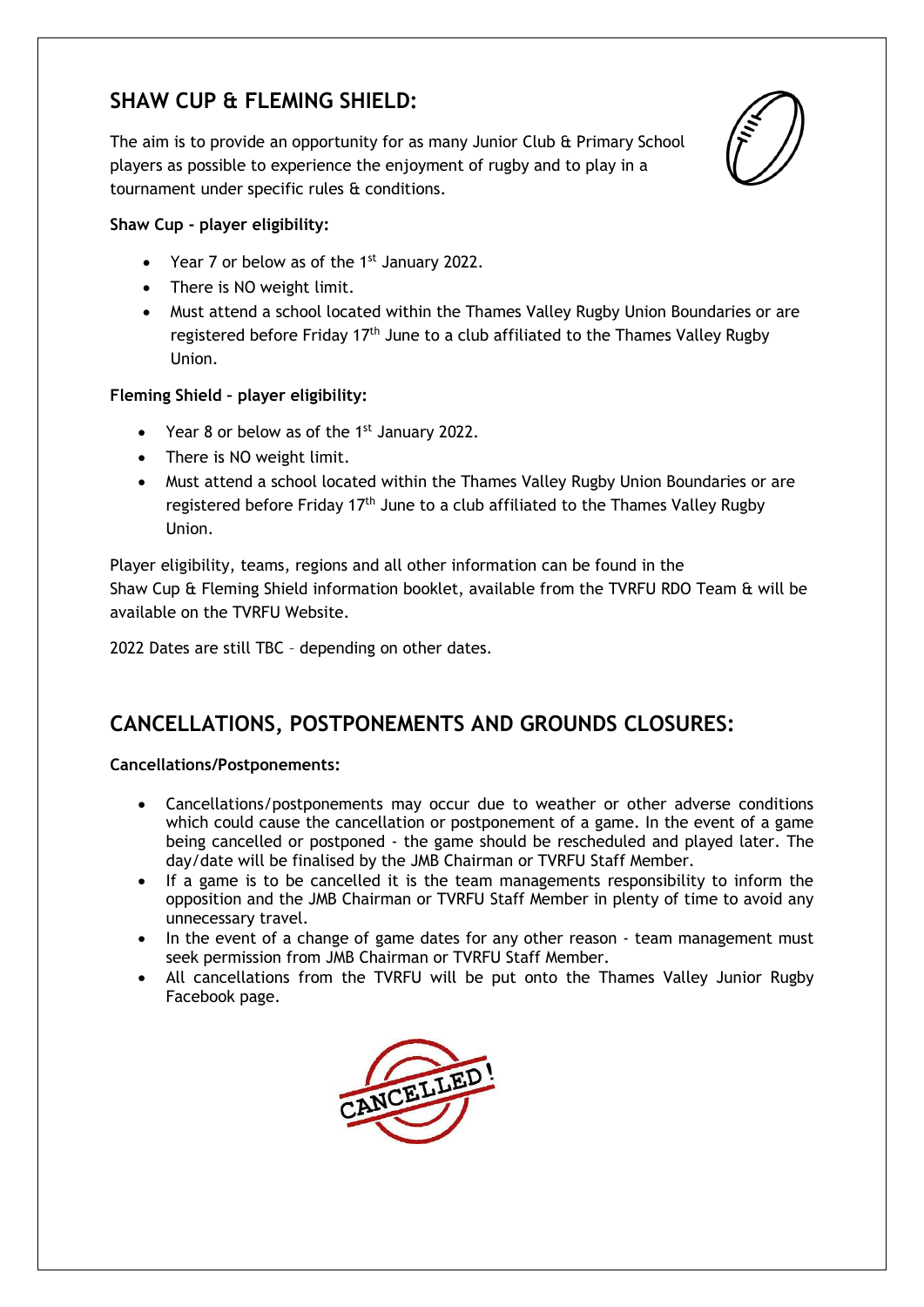#### **TVRFU JUNIOR CLUB GROUNDS:**

- **Coromandel:**
- 320 Woollams Avenue, Coromandel.
- **Hauraki Plains**:
- State Highway 25, Waitakaruru
- Hugh Hayward Domain, Ngatea.
- **Mercury Bay:**
- Lyon Park, Albert Street, Whitianga.
- Sports Park Moewai Park Road, Whitianga.
- **Paeroa:**
- Centennial Park, Towers Street, Paeroa.
- **Tairua:**
- Cory Park, 406 Main Road North, Tairua.



- **Katikati:**
- Moore Park, Fairview Road, Katikati.
- **Te Aroha:**
- Boyd Park, Stanley Avenue, Te Aroha.
- **Thames:**
- Rhodes Park, Ngati Maru Highway, Thames.
- **Waihi:**
- Rugby Park, Kenny Street, Waihi.
- **Whangamata:**
- Aicken Road, Whangamata.

#### **TVRFU JUNIOR RUGBY CODE OF CONDUCT:**

#### **For Coaches & Management:**

- Remember that players participate for enjoyment and winning is only part of the fun.
- Never ridicule or yell at players for making a mistake or not winning.
- Be reasonable in demands on players' time, energy and enthusiasm.
- Operate within the rules and spirit of the game and teach players to do the same.
- Ensure that the time players spend with the coach is a positive experience. All players are deserving of equal attention and opportunities.
- Ensure that equipment and facilities meet safety standards and are to the age and ability off all players.
- Display control, & professionalism to all involved including opponents, referees, coaches, administrators, parents & spectators. Encourage players to do the same.
- Show concern and caution toward sick and injured players and follow advice of a physician when determining whether an injured player is ready to recommence training or competition.
- Respect the rights, dignity and worth of all people involved in the game, of their gender, ability or cultural background.

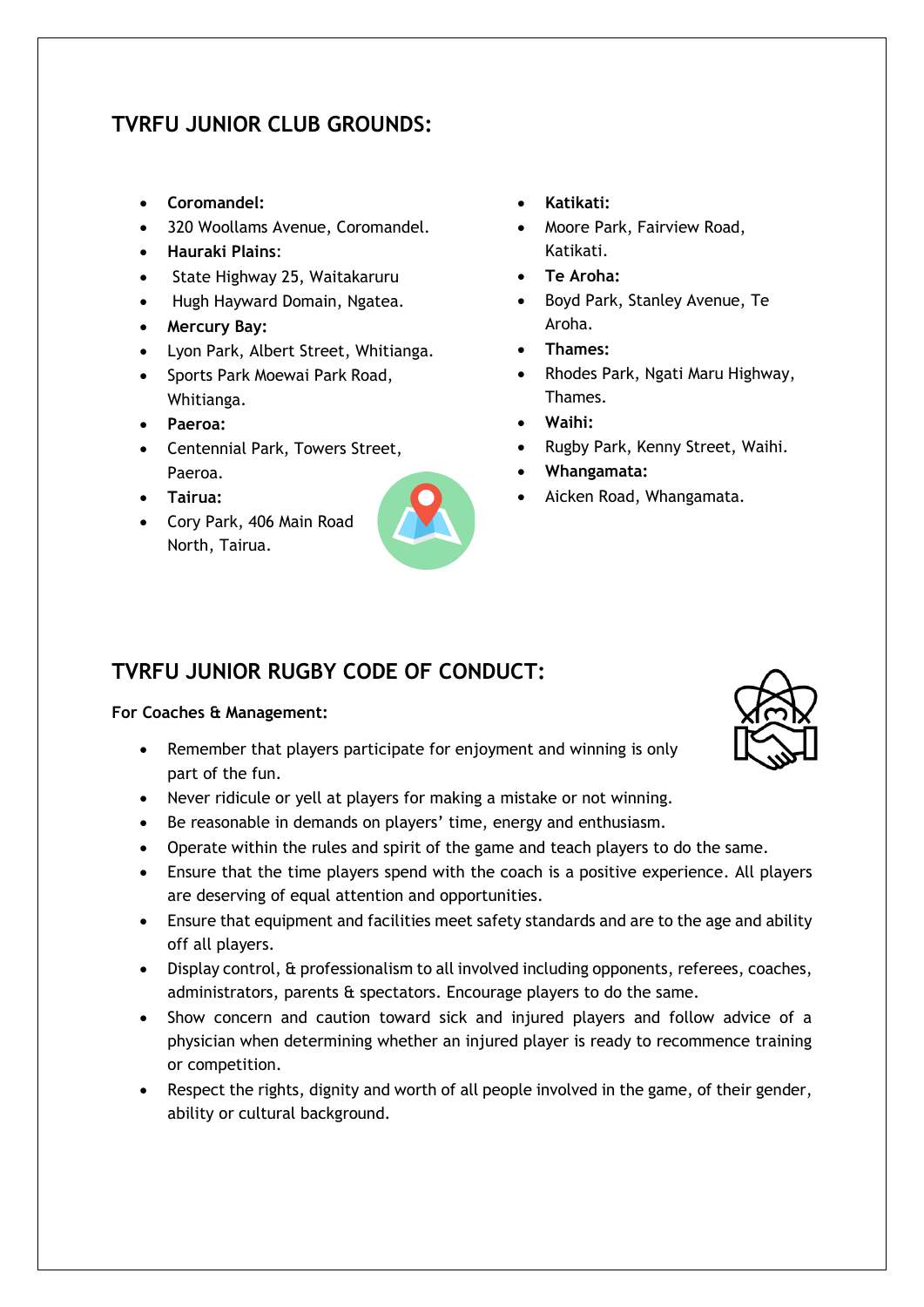**For Players:**

- Do not argue with an official. If you disagree with a decision inform your captain, coach or manager during a break or after the game.
- Understand that verbal abuse of officials and other players, or deliberately distracting or provoking an opponent is not acceptable or permitted behaviour in rugby.
- Work equally hard for yourself and the team.
- Do not bully or take unfair advantage of another player. Treat all players as you would like to be treated.
- Co-operate with your coach, teammates and opponents.
- Display modesty in victory and graciousness in defeat.
- Participate for your own enjoyment and benefit, not just to please parents and coaches.
- Respect the rights, dignity and worth of all participants regardless of their gender, ability, cultural background or religion.
- Thank the opposition and officials at the end of the game.
- Use appropriate language, with players, coaches, officials and other spectators.
- The participating teams and officials should shake hands after the match no matter the result.





#### **THE COACHING GIG:**

The TVRFU and The Coaching Gig have partnered up in 2022 to provide Junior Rugby to excel. Kyle McLean at The Coaching Gig uses the vehicle of sport to provide holistic programmes and events to help our people whether that be sport coaches, coach developers, teachers, business leaders or staff. We back ourselves to provide training and development programmes that are participant-centred, on-going and a heap of fun in order to help "Our People Thrive On and Off the Field."

The Thames Valley Rugby Football Union are massive advocates of The Coaching Gig and their philosophies. We believe that this is a hugely exciting opportunity for our clubs and schools to get onboard and give their players and coaches a great rugby experience. Rugby isn't played by standing around in queues and getting one touch on the ball every 3 minutes, it needs to be played in an environment where the coach knows what they are coaching, enjoying what they are coaching, and providing the players with an opportunity to improve themselves in a positive game-based environment. To see more, click on the link in our resource section.

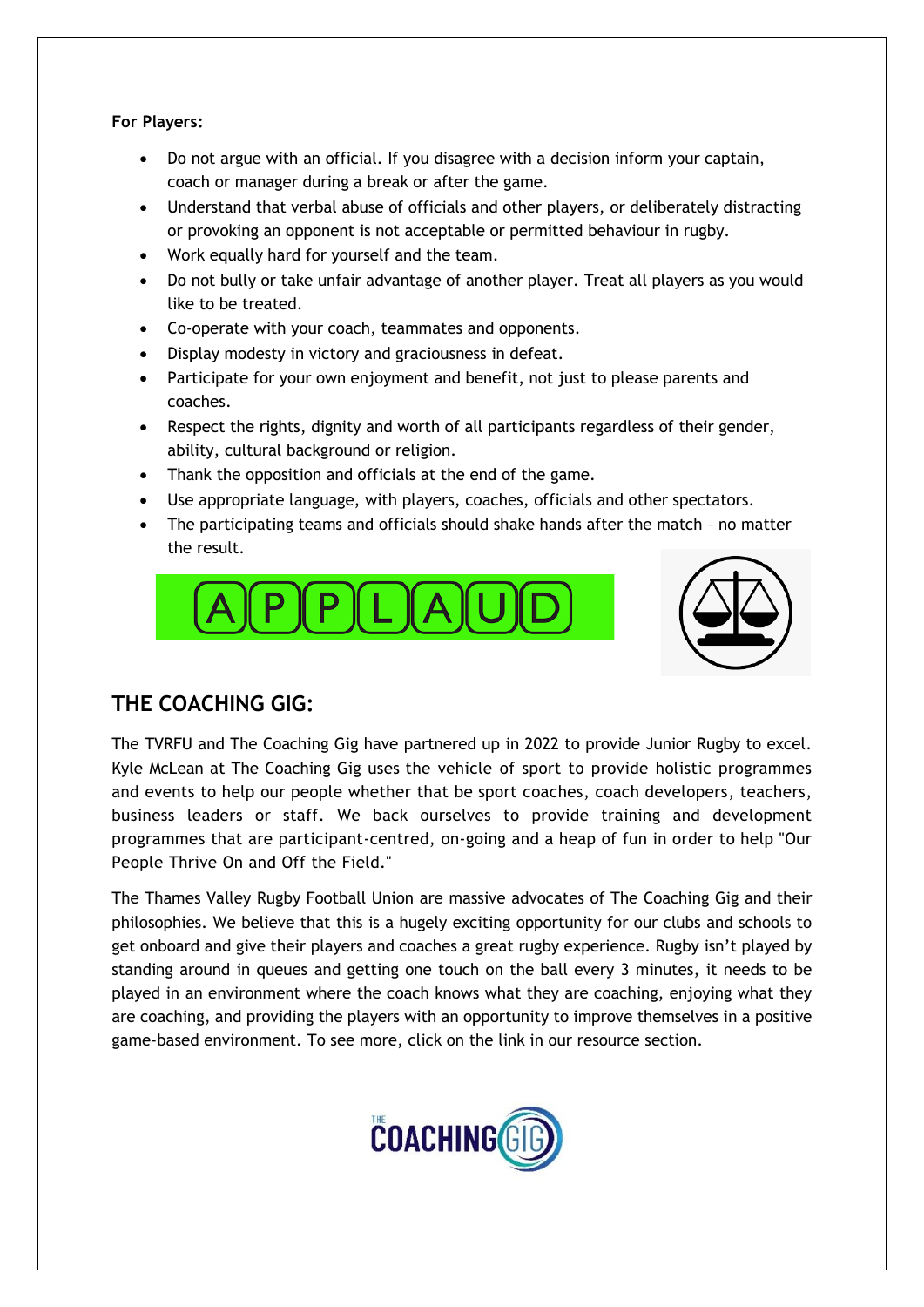#### **TROPHIES:**

• The Junior Management Board offers the following Trophies for the Competition by Teams under its control.

| <b>YEAR 7/8s:</b>    | Award:                       | 2021 Winners:  |
|----------------------|------------------------------|----------------|
| Bernie Passau Cup    | Championship                 | <b>Thames</b>  |
| Dennis Lees Trophy   | Plate                        | Paeroa         |
| TCDC Cup             | Winners of Round Robin       | Mercury Bay    |
| TCDC Shield          | Ranfury Shield of TVJR       | Mercury Bay    |
| Keith Robinson Award | <b>Most Promising Player</b> | Tamatea Paetai |

| <b>YEAR 6s:</b>           | Award:                       | 2021 Winners:  |
|---------------------------|------------------------------|----------------|
| <b>Roly Chaney Trophy</b> | Championship                 | Hauraki Plains |
| Rex Holden Cup            | Plate                        | <b>Thames</b>  |
| Steven Hill Award         | <b>Most Promising Player</b> | Mateo Coll     |

| <b>YEAR 5s:</b>             | Award:                       | 2021 Winners:     |
|-----------------------------|------------------------------|-------------------|
| <b>Bill Cooksley Cup</b>    | Championship                 | Waihi Athletic    |
| <b>Chris Costello Award</b> | <b>Most Promising Player</b> | Lincoln Rangitawa |

| <b>YEAR 4s:</b>         | Award:                       | 2021 Winners:    |
|-------------------------|------------------------------|------------------|
| <b>Bill Hayward Cup</b> | Championship                 | Waihi Athletic   |
| Barry Priest Cup        | Plate                        | Tairua           |
| David Harrison Award    | <b>Most Promising Player</b> | Daytona Phillips |

| <b>YEAR 3s:</b>     | Award:                       | 2021 Winners: |
|---------------------|------------------------------|---------------|
| <b>TVYMB Trophy</b> | Championship                 | Te Aroha      |
| Brett Ranga Award   | <b>Most Promising Player</b> | Evan Bedford  |

#### **PRESIDENTS TROPHY:**

• **Junior Management Board President Award 2021 – GAVIN FLINT.** 

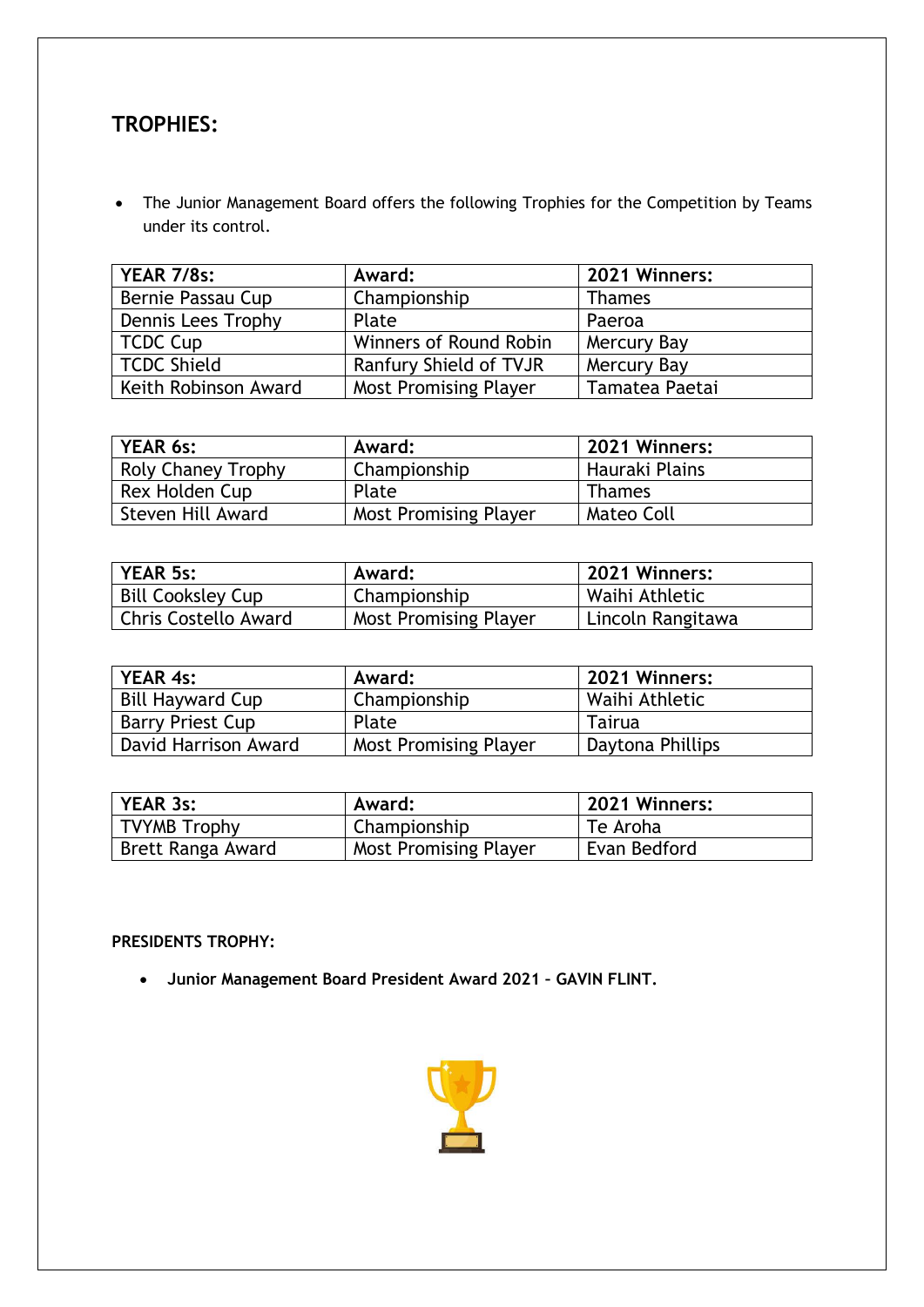#### **SPIRIT OF THE GAME:**

#### **Excessive Scores:**

- If any grade reaches a score of 35-0, the game must be stopped, and the coaches must get together to discuss how a more even contest can be generated. A winner should be declared 35-0 at this time. The reason for this recommendation is to stop the continual thrashing of weaker teams, as it does nothing for the game and can dishearten even the most dedicated player and coach. It is hoped that all coaches will enter the spirit of this recommendation. Humiliation is felt strongly by children and serves only to make it more difficult for a coach to motivate their players. As a positive coach you should consider the advantages (and enjoyment) that come when children are involved in a fair and even contest. The following are suggested steps that the coaches may agree to take:
- Swap players:
- $\circ$  The notion that children will not swap teams is an adult one. There may be a few selected players (test your own team to see how they cope with playing against some of their own OR Swap forward packs or backlines with the other team.
- Change positions:
- $\circ$  Move some selected players to see how well they cope with playing in another position.
- Subbing:
- o Sub-off some key players. Wind advantage: Be willing to give away any wind-advantage that may exist.
- Kick-offs:
- o The weaker team restarts play with a tap and pass rather than the usual kick. OR the scoring team kicks-off to the weaker team.
- Depower:
- $\circ$  Depower scrums, non-contested lineouts and scrums. No conversions or change your kicker to an untried player.

#### **Half Game Rule:**

Following two pieces of significant research it has been identified that lack of game time is a significant cause of players leaving the game and low retention rates. Having sought the players' views and looking to honour the 'player first' sentiments of the Community Rugby Strategy, a minimum half game for every player policy has been implemented. NZR Policy At all rugby below First XV and including all representative rugby below Under 18 grades, it is compulsory for all players to play a minimum half game. For players at the Small Blacks level this can consist of two quarters. As part of this policy it is restated that rolling subs are not allowed, although substitutions at quarter time, half time or three-quarter time will be permitted.

#### **Responsibilities:**

- All teams must actively implement the Half Game Rule in ALL Junior Rugby Grades.
- All clubs & teams must proactively educate adults on the rationale for the rule.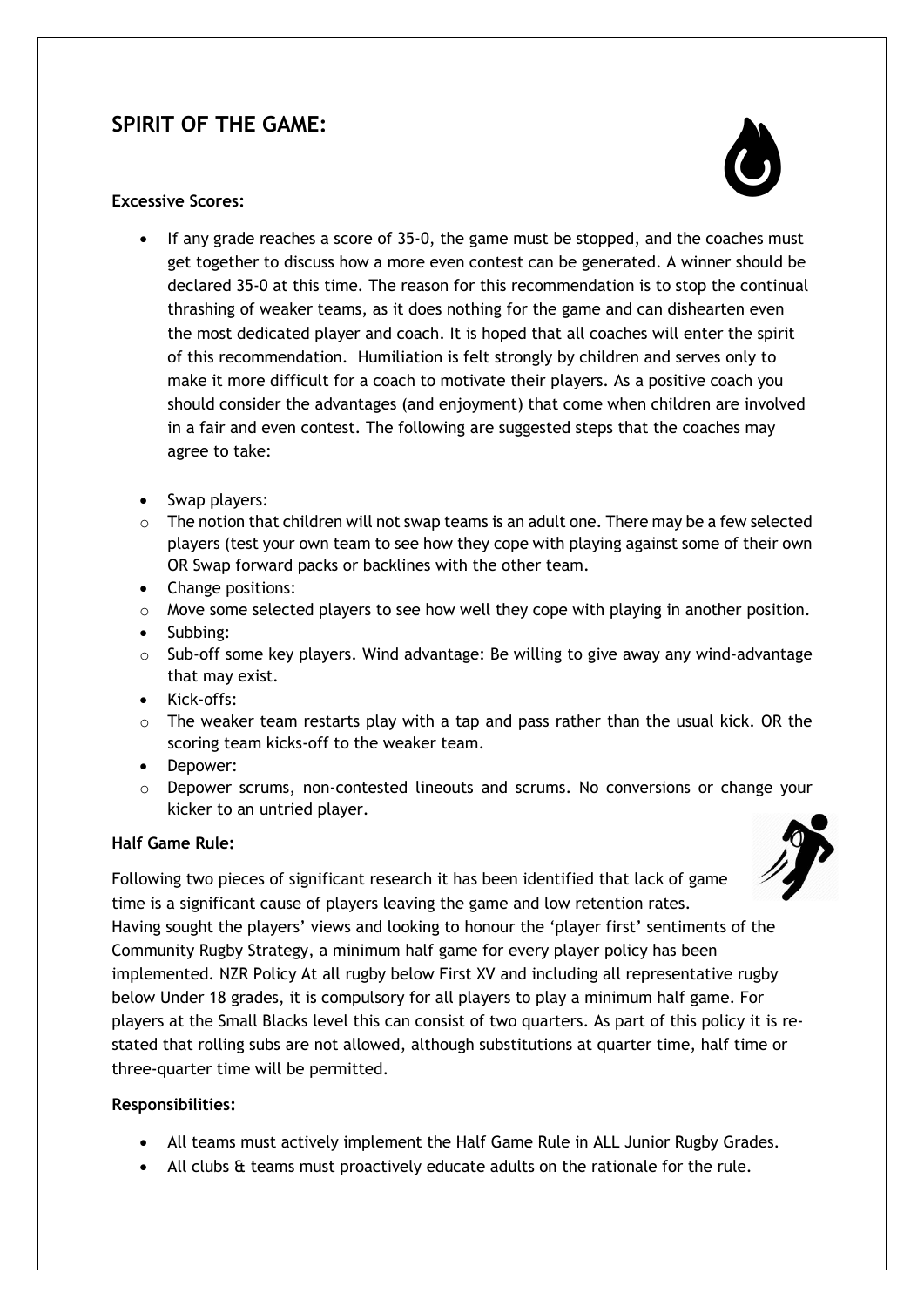#### **SMALL SQUAD SIZES:**

The Thames Valley Rugby Football Union is enforcing small squad sizes at Junior Rugby level. We believe it will have a positive influence on players' rugby experiences, such as giving players plenty of game time, as well as making it easier for coaches to manage teams. Please see some positives of the change below:

- Fewer players being sidelined, more players playing.
- Less conflict between coaches & parents over player selections.
- Regular substitutions but fewer tactical disruptions.
- More 1 on 1 coaching so the kids become more skilled and better players.
- Provides more opportunity for coaching & management roles if clubs have higher numbers.

How should this look? This is aimed at clubs that have an awkward number of players, or a high number of players in a particular year group. The following guidelines will be put in place.

#### **Year 6 and below: (10 Aside)**

- NO more than 13 players per squad (where possible).
- If clubs have more than 14 players, they are to enter TWO teams into the competition and compete with 7 players in each squad.

#### **Year 7 & 8: (15 Aside)**

- NO more than 18 players per squad (where possible)
- If clubs have more than 24 players, they are to enter two teams into the competition and compete with 13 players in each squad.

All clubs & coaches are requested to buy into this philosophy, with the purpose of wanting to give players more game time and less standing on the side-line. Clubs must play down to the number of players their opposition have, which in theory will promote good sportsmanship and spirit of the game. By going with a smaller number of players per squad, children and parents will recruit other children to play rugby who would not normally play and this will help increase the numbers. This will come from children and parents reaching out to schools and other sports that don't conflict with rugby.

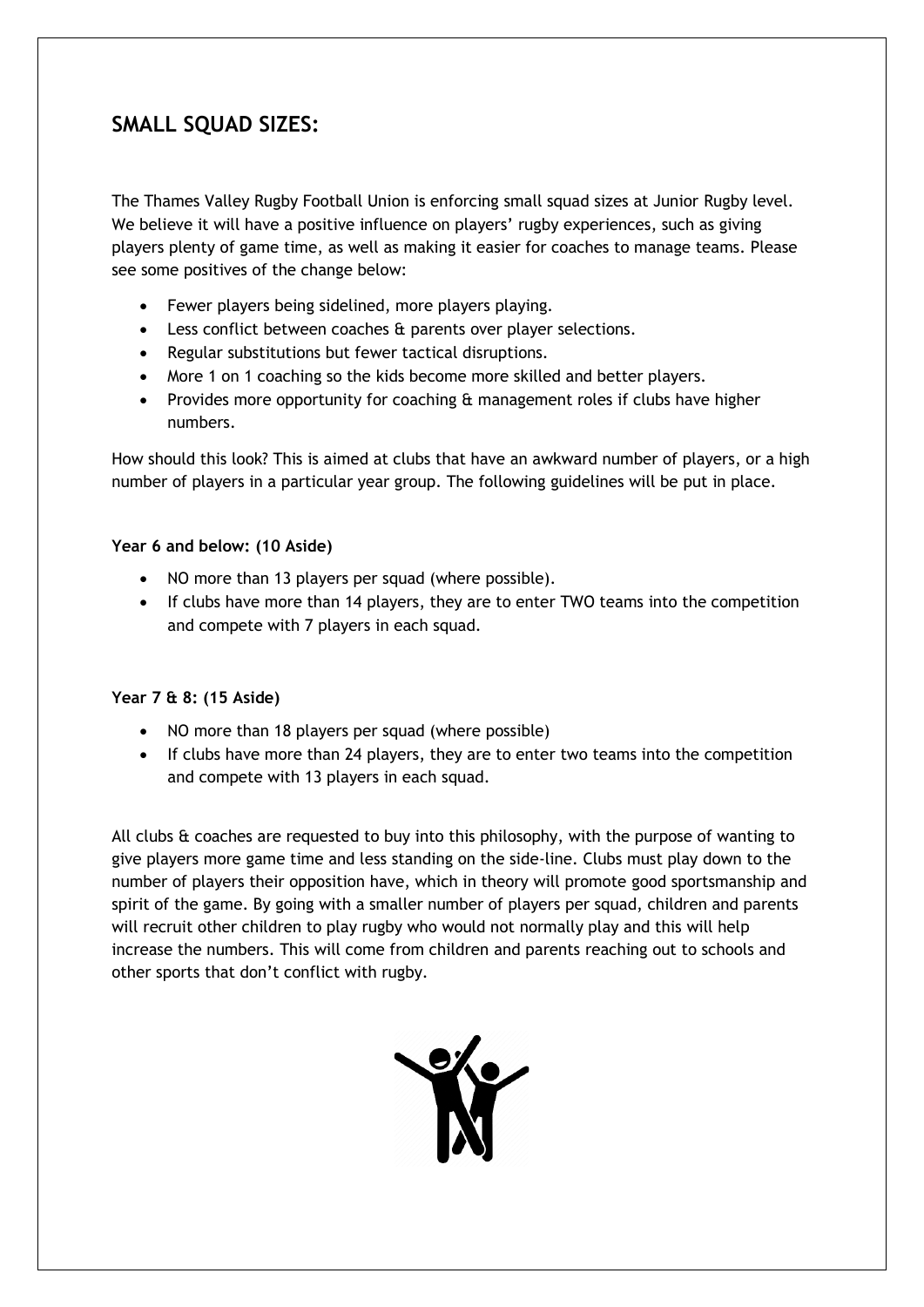#### **SIDELINE BEHAVIOR & WHERE TO STAND:**

#### **Be supportive:**



It's all about the game, but the game would be nothing without the players. That's why it's our job to back them up and send nothing but positive energy no matter what. Always remember to show your support on and off the field – even if they're from the other team.

#### **Lead by example:**

• It's all about the game, but the game would be nothing without the other team. That's why we must remember they're there for the love of the sport, just like us - and we like that. So, when they perform well and set a good example on the field, give them a cheer.

#### **Be respectful:**

• It's all about the game, but the game would be nothing without the volunteers. Parents, aunts, uncles and grandparents rise early to coach the teams and ref the games. So, even when they miss a penalty or make a mistake, remember, they're the ones making it all possible for the kids – that's something to appreciate.

#### **Roped Off Grounds:**

• Please note that all grounds should be roped off (3-5 metres) from the side-line. An event manager must be appointed for each game. Referees can stop the game proceeding if this is not done.

#### **Sub Benches:**

• Sub Benches will be located on the sideline of Junior Rugby Matches. Please let players play, coaches' coach and managers manage. There is plenty of room to stand at matches, so please make a conscious effort to stay clear of the sub benches.

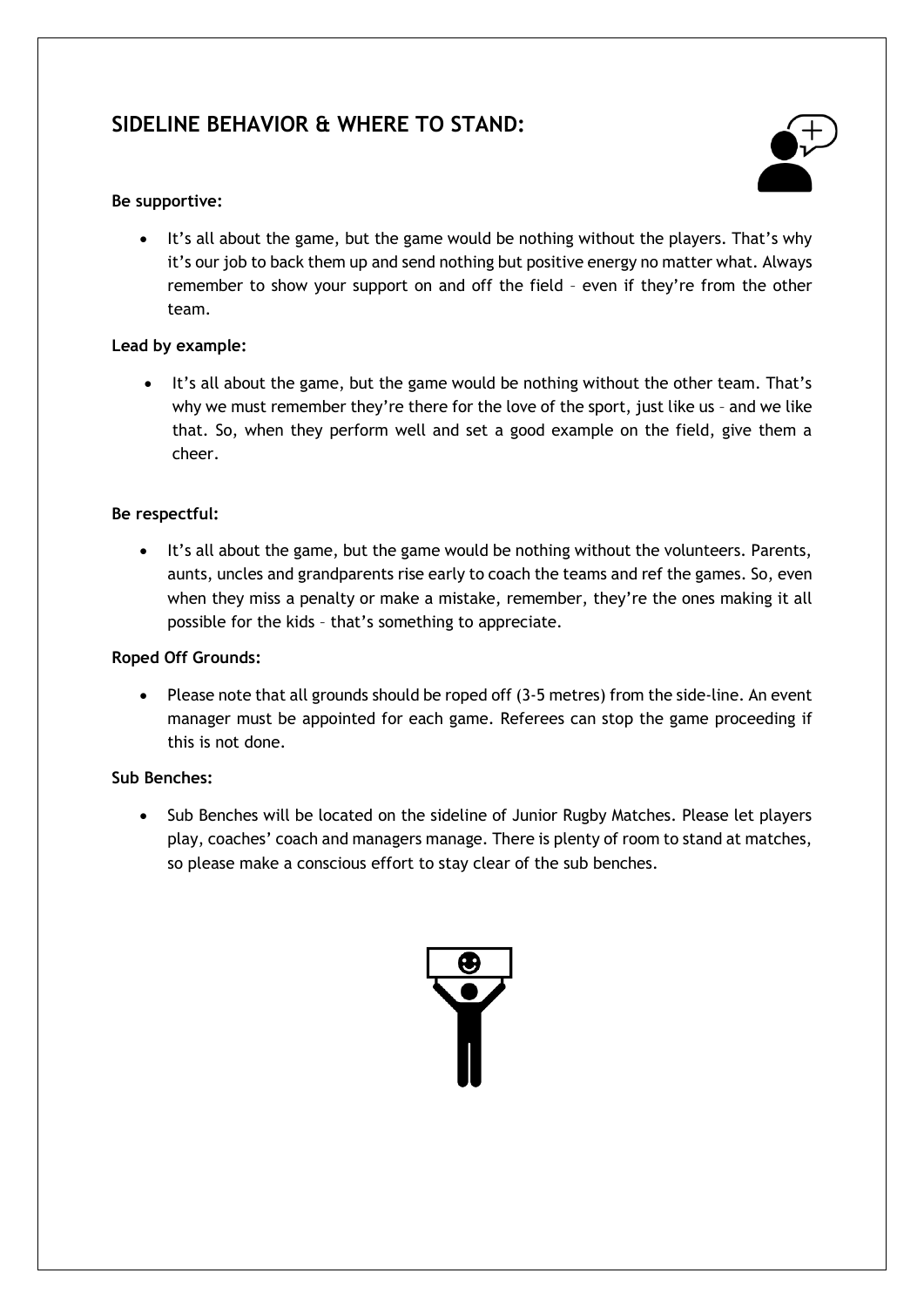#### **CONCUSSION CHECKLIST:**



#### **Questioning:**

It is important to remember that a person can be concussed without losing consciousness. If a player appears stunned, dazed or confused ask some of the following questions to check if the player is aware of their surroundings and that their memory is working correctly.

- What ground are we at?
- Which team are we playing today?
- What position are you playing?
- Which half is it?
- What is the score of the game?

If they answer any of the questions incorrectly, or are very slow to respond, it indicates that they have probably sustained a concussion and should not continue to play.

#### **Symptoms:**

If any of these symptoms are present a player should not return to play

- Unsteadiness or poor balance and co-ordination.
- Blurred or double vision.
- Ringing in their ears.
- Sensitivity to light and noise.
- Nausea or vomiting.
- A headache or feel extremely tired or become irritable.

#### **Important:**

Even if there are no immediate symptoms of concussion these can show up later Ensure the player is regularly checked and not left alone during the first four hours after injury. Concussed Players must get urgent medical treatment if they show signs of:

- Worsening headache.
- Increased drowsiness or can't be woken up.
- Vomiting.
- Increased confusion or agitation.
- Weakness in any limbs.
- Slurred speech.
- Loss of consciousness or seizure.

Players should not return to sport until symptom free AND medically cleared. The IRB's mandatory stand down period is for a minimum of 3 weeks (23 days for U19s). If they return too soon, they are at risk of further concussions. If you sustain a second concussion before the previous one has fully resolved the impact will be more severe and can in some instances be fatal.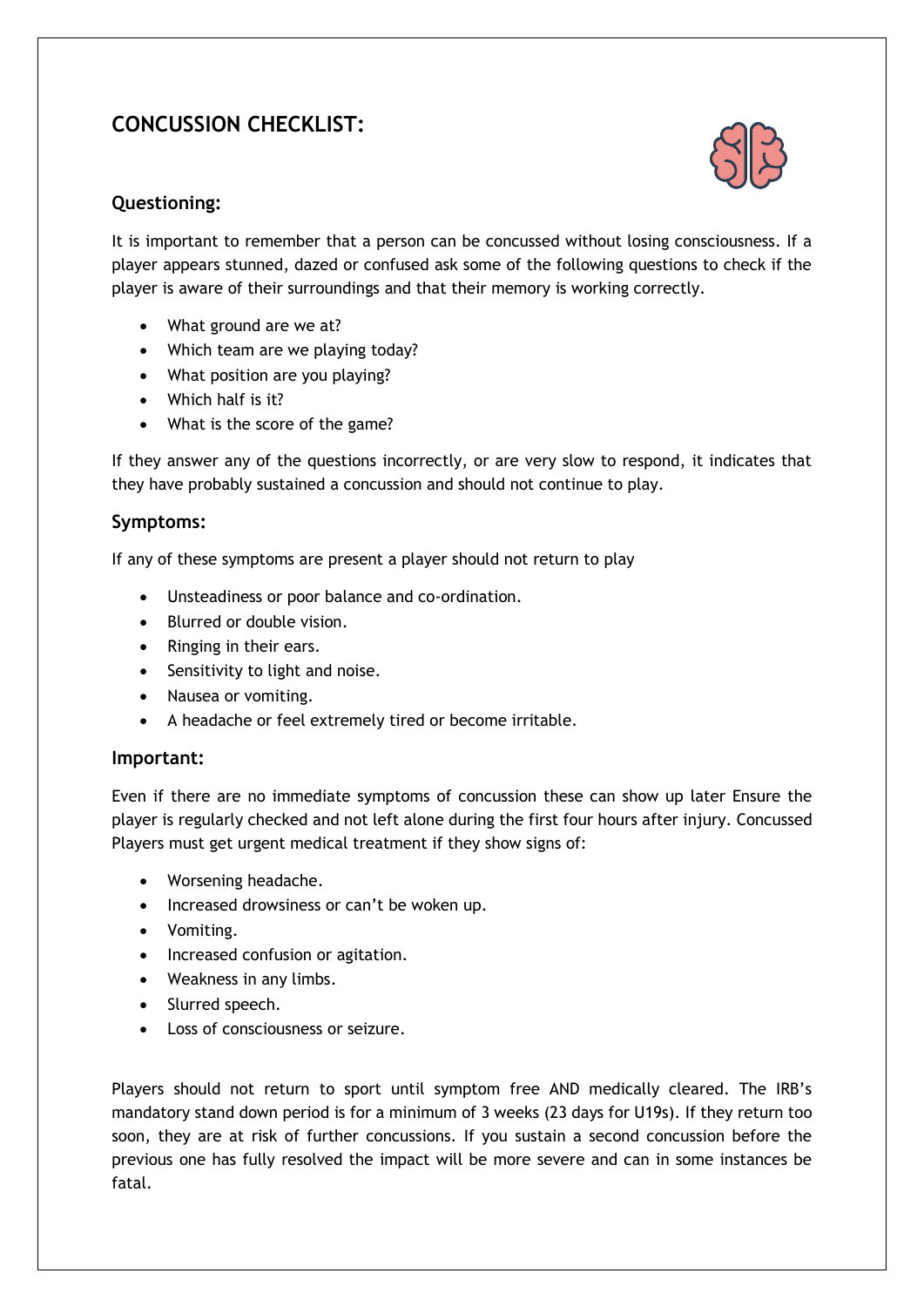#### **INJURY CHECKLIST:**

In the event of a suspected spinal or other serious injury

- DON'T MOVE THE PLAYER!
- GET HELP FIRST and GET IT FAST.
- Call 111 for an Ambulance.
- Don't move the player until qualified medical personnel arrives!



A player may have suffered a severe neck injury, and yet still be able to move. If the spine is unstable, and they are moved, they run the risk of permanent paralysis. Referees and coaches should err on the side of caution and seek medical assistance in the event of any potentially serious injury. For all other injuries If the injury disrupts play, get the player assessed on the field so you can decide whether to keep the player on or take them off.

#### **Assessing the Injury:**

For effective assessment of an injury use T.O.T.A.P.S.

- 1. TALK:
	- Ask the player what happened.
	- Where does it hurt?
	- What kind of pain is it (Scale of 1-10)?
- 2. OBSERVE:
	- •Look at the affected area for redness or swelling.
	- Is the injured side different from the other side?
- 3. TOUCH:
	- Feel for lumps, depression, swelling, heat, points of tenderness
	- Skin
	- Soft tissues
	- Bones
- 4. ACTIVE MOVEMENT:
	- Ask the injured player to move the injured part without any help.
- 5. PASSIVE MOVEMENT:

• If the player can move the injured part, carefully try to move it yourself through its full range of motion.

6. SKILL TEST:

• Did the active and passive movement produce pain? If no, can the player stand and demonstrate some of the skills from the game? If an injury is identified, remove the player from the activity immediately.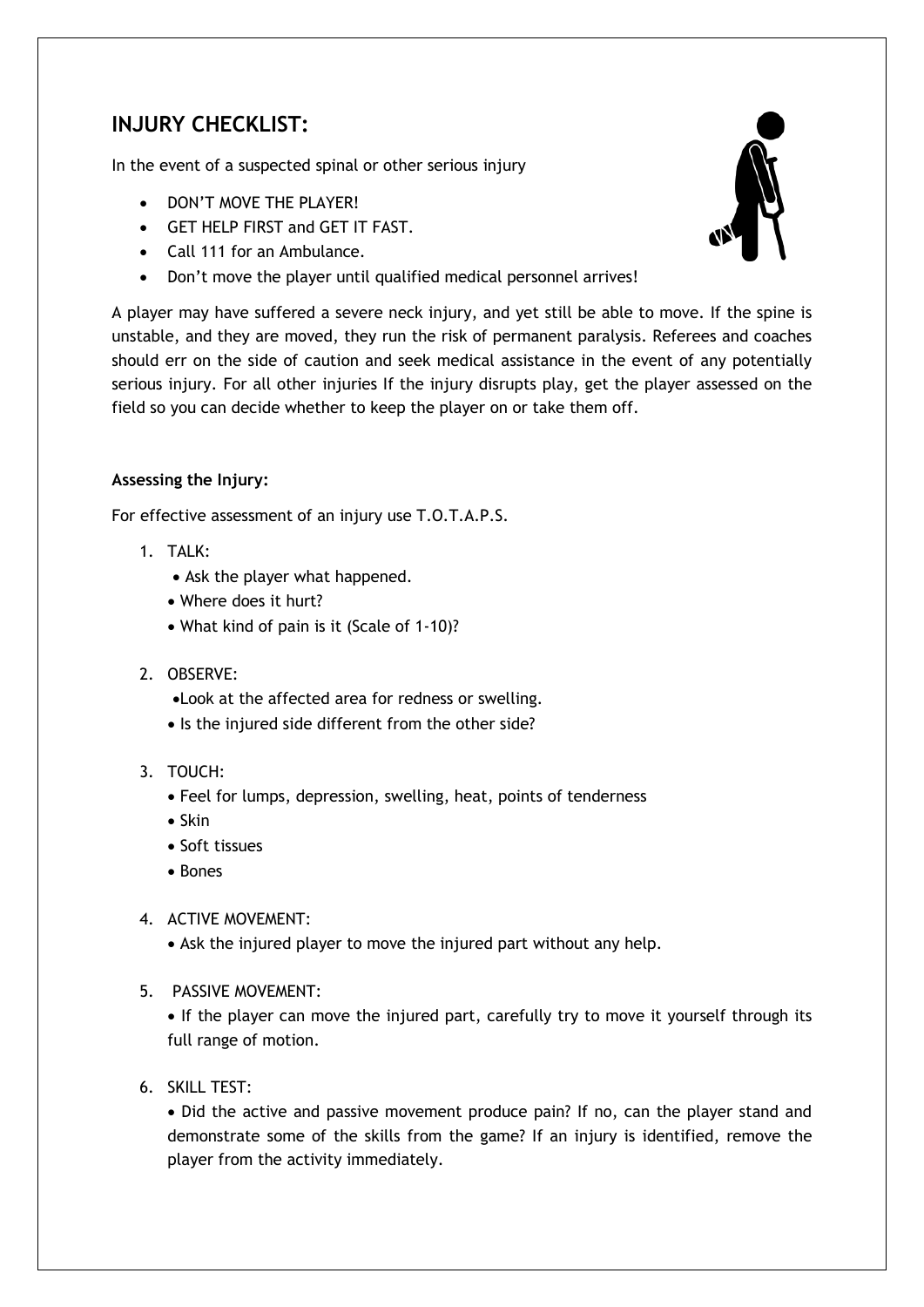#### **TIPS FOR REFEREES:**

Referees must be organised/provided by the HOME team. Referees in the Year 7/8 Competition should have attended a Associate Referees Course, due to refereeing the scrums contesting  $\mathcal{V}_2$ meter pushing. Referees are the sole judge of the game. Their decisions should be supported by all players, coaches, managers, and supporters. Here are some tips below:

#### **Tip 1 - Never Assume Anything:**

 $\circ$  Never assume anything, only rule on what you can see. Do not assume players are aware of their requirements according to law and to the required technique for the game.

#### **Tip 2- Play Advantage:**

 $\circ$  For Junior Rugby its more about players getting their hands on the ball and running with it. So, who really cares if you play a long advantage, and it does not work? A long advantage gives the kids a chance to play the game, spectators have cheered on their team, and maybe a try has been scored.

#### **Tip 3 – Safety:**

 $\circ$  Never allow the game to be started or to continue when anyone on the paddock is in an unsafe position. As a referee, it is partly our responsibility to make sure that the game is played safely.

#### **Tip 4- Scrum Time:**

 $\circ$  Ensure the scrum platform is secure and safe before allowing the ball to be put into the scrum. Make sure that the front rows are bound together properly, the hooker is bound tightly onto the props, and the locks are binding correctly so the scrum is 'strong' and 'safe'. Do not let them bind up in a 'league' way.

#### **Tip 5 – Lineout:**

o Make a good effort to have a clear 1 Metre gap at all lineouts.



#### **Tip 6 - Tackle, Ruck, and Maul:**

 $\circ$  This is a great opportunity to do some good coaching, get there early and talk to the arriving players reminding them of their requirements. Use voice commands like; "Release" / "Stay on your feet" / "Join at the back" / "Through the gate"

#### **Tip 7 – Offside in General Play:**

o Make sure players are clearly 'ONSIDE' before blowing your whistle. If they are not, play a Penalty Advantage. Children are likely to fly out of the line, so have a quiet chat to players infringing frequently and nip it in the bud. The more players onside, the better the match will be.

#### **Tip 8 - Enjoy Yourself!**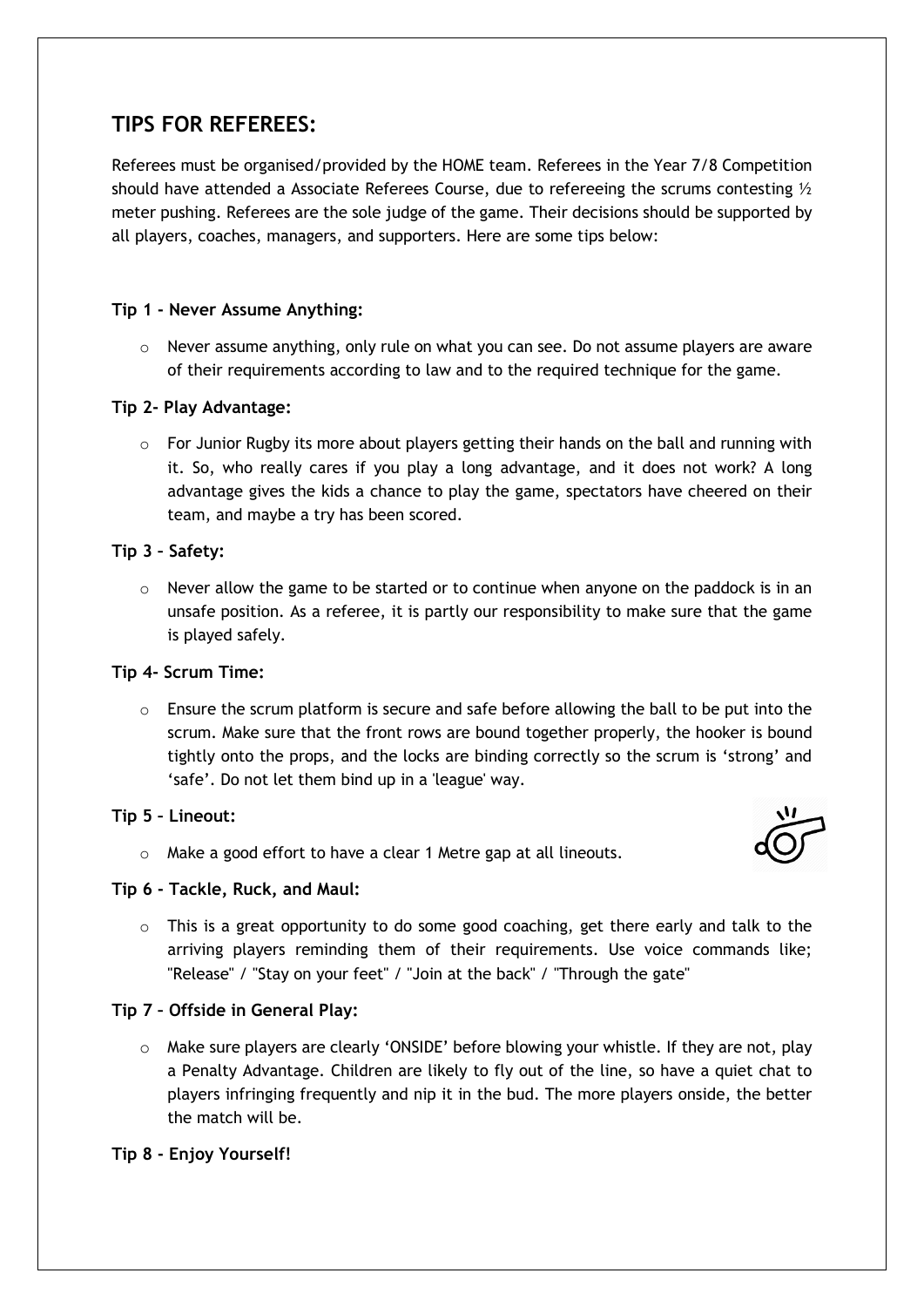#### **RESOURCES:**

- Rugby Smart App:
- o Available on Apple & Google Play
- The Coaching Gig:
- o https://www.thecoachinggig.com/
- Coaching Toolbox:
- o [http://www.coachingtoolbox.co.nz](http://www.coachingtoolbox.co.nz/)
- The Rugby Site:
- o <https://www.therugbysite.com/>
- Small Blacks:
- o [http://smallblacks.co.nz](http://smallblacks.co.nz/)
- New Zealand Rugby:
- o [www.nzru.co.nz](http://www.nzru.co.nz/)
- Thames Valley Rugby Football Union:
- o https://thamesvalleyswampfoxes.co.nz/tvrfu/

#### **NZRFU COACHING COURSES:**

- Small Blacks (compulsory attendance for Junior Coaches/Managers)
- Rugby Smart (compulsory attendance for Secondary School, Club Rugby and Referees)
- Associate Referees Course
- Level 1 Foundation Coaching Course
- Level 2 Developing Rugby Coaches (DRC) Coaching Course
- Level 3 Performance Coaching Course
- World Rugby Coach Educator

If you want more information on any of these courses, please click on this link: <https://thamesvalleyswampfoxes.co.nz/tvrfu/coaches-corner/>

If you are interested in attending any of these courses and gaining certificates to enhance your coaching, please get in touch with Scott Day [scott@tvrfu.co.nz](mailto:scott@tvrfu.co.nz)